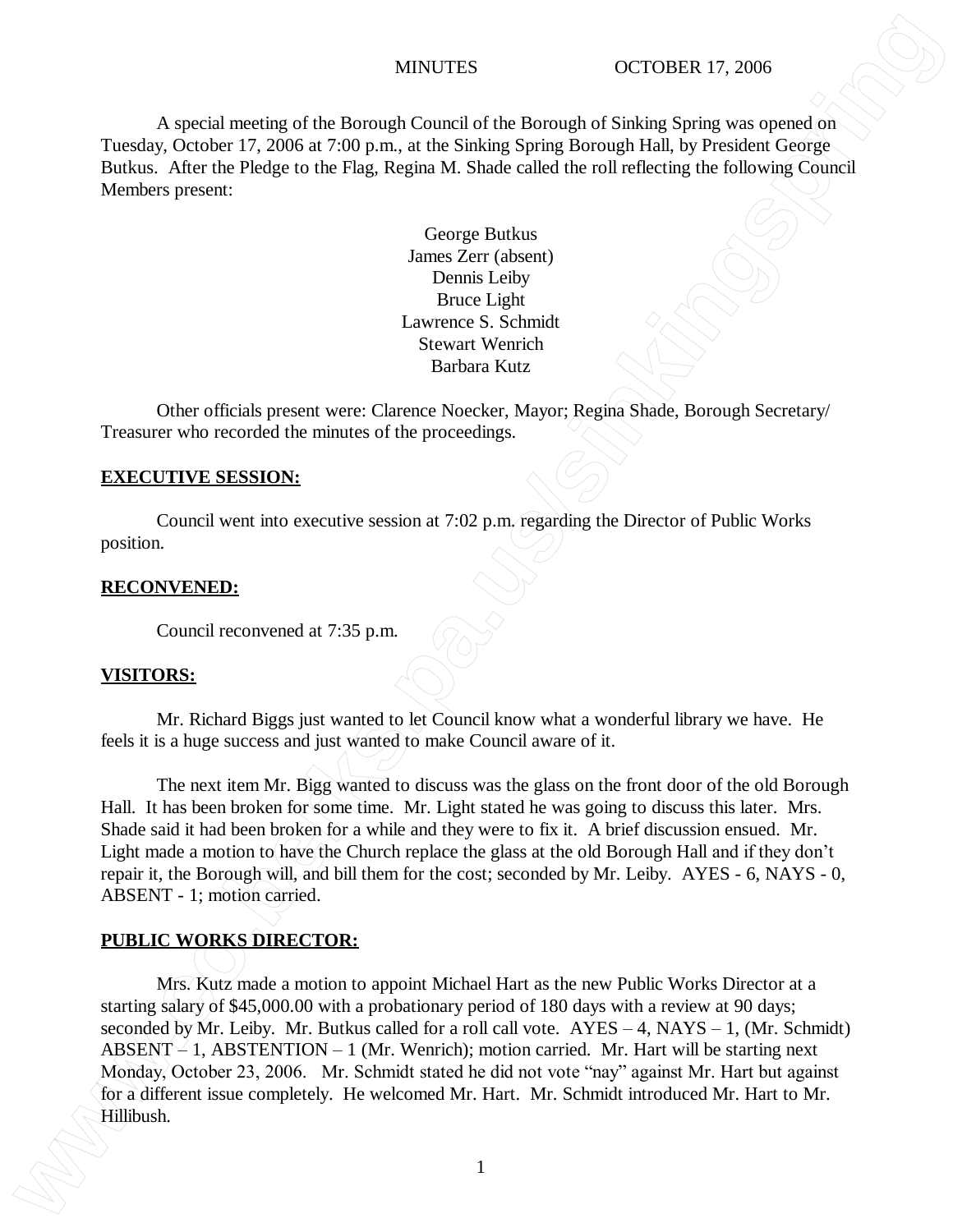### **BUDGET:**

Mr. Butkus stated that we are beginning the budget process but to be aware that we do not have all the department's budgets as of yet.

Mr. Butkus asked Mr. Hillibush to attend tonight's meeting to discuss a rough five (5) year plan. Mr. Hillibush feels that there are a few things Council should consider. The first item is the coating of the tanks. The coating is only good for so many years. He feels we should put money in for that. In addition, the bridge on the digester could use paint as it is rusted. Mrs. Shade stated that Mr. Schlott gave her a number of \$12,000.00 and she placed that into the 2007 budget. The collection system is currently under contract for televising but once the televising is done, we should think about grouting and putting money into the budget each year for that. You must continually do this. He feels we should regrout a  $1/5<sup>th</sup>$  of the town each year. Then after the fifth year, you restart the process again. This is the only way to beat I&I. Drive units on the clarifiers at the plant need to be addressed. You have two (2) clarifiers at the plant. Under normal flow conditions you can get by on one (1) but if you have high flows you need both. If one (1) of the drives goes out, we don't have a spare gear box. The gear box is about \$12,000.00. The delivery time is about three (3) to five (5) days. The oxidation gear box is a totally different story. He has not gotten a firm price. EMCO has had problems with that gear box and they are not giving a firm quote. They are looking into another box. They are saying it would cost \$30,000.00 to \$40,000.00 for one (1) box and delivery time is four (4) to five (5) months. Currently we have one (1) ditch in service and one (1) not in service. They had everything checked out appears and it is in good shape. They do exercise it on a monthly basis. However, once you have both ditches in services if one (1) of the aerators goes out, we have a spare motor but not a spare gear box. Mr. Schmidt stated his committee did meet about some of these items. Mr. Butkus stated he knew that; however he just wanted to have Mr. Hillibush explain it. Mr. Leiby stated we got our number from South Heidelberg Township and they want no capacity in our new plant. They sent a letter to Spring asking if they want any capacity. If they come in low, then there will be no plant expansion. Lower Heidelberg only wants 30,000. Mr. Leiby feels it is important that we get into some kind of maintenance plan as there will not be an expansion. Mr. Schmidt stated a few months ago, Mr. Biggs asked Mr. Alex Morrison, of ARRO Consulting, what it would cost to bring the plant up to date. The amount he was told was eleven million dollars. The ditches will actually do two and a half times what they are rated at Mr. Hillibush said. It appears the real weak link is the clarifiers as we only have two (2). Mr. Schmidt stated it is at the "head" end of the plant that needs upgrades. Mr. Schmidt is hoping to get Mr. Hillibush, Mr. Schlott, and the other members of his committee together to look into some of these issues. Mr. Schmidt feels we should be putting catwalks up at the chlorine contact tank. A discussion ensued as to the surrounding municipalities and the capacity they want or don't want. Mr. Biggs feels we should move ahead. He realizes this will fall then upon our citizens. Mr. Schmidt stated that South Heidelberg wants to take their sewage towards Robesonia and Wernersville. That is their prerogative. A brief discussion ensued as to South Heidelberg. Mr. Biggs feels maybe we should do a minimum type upgrade. Mr. Wenrich stated we should just maintain what we have. Why would we want to expand? Why do we want to take on the extra burden just in case someone down the pike wants some capacity? A discussion ensued. Mr. Wenrich stated Sinking Spring is landlocked. Why not take care of our own, and not look at this as a **MINITES** (DCTOBER 17.006)<br> **MINITES** (New York Distribution of the panel of the panel of the Branchine Constraine Constraine Constraine Constraine Constraine Constraine Constraine Constraine Constraine Constraine Constra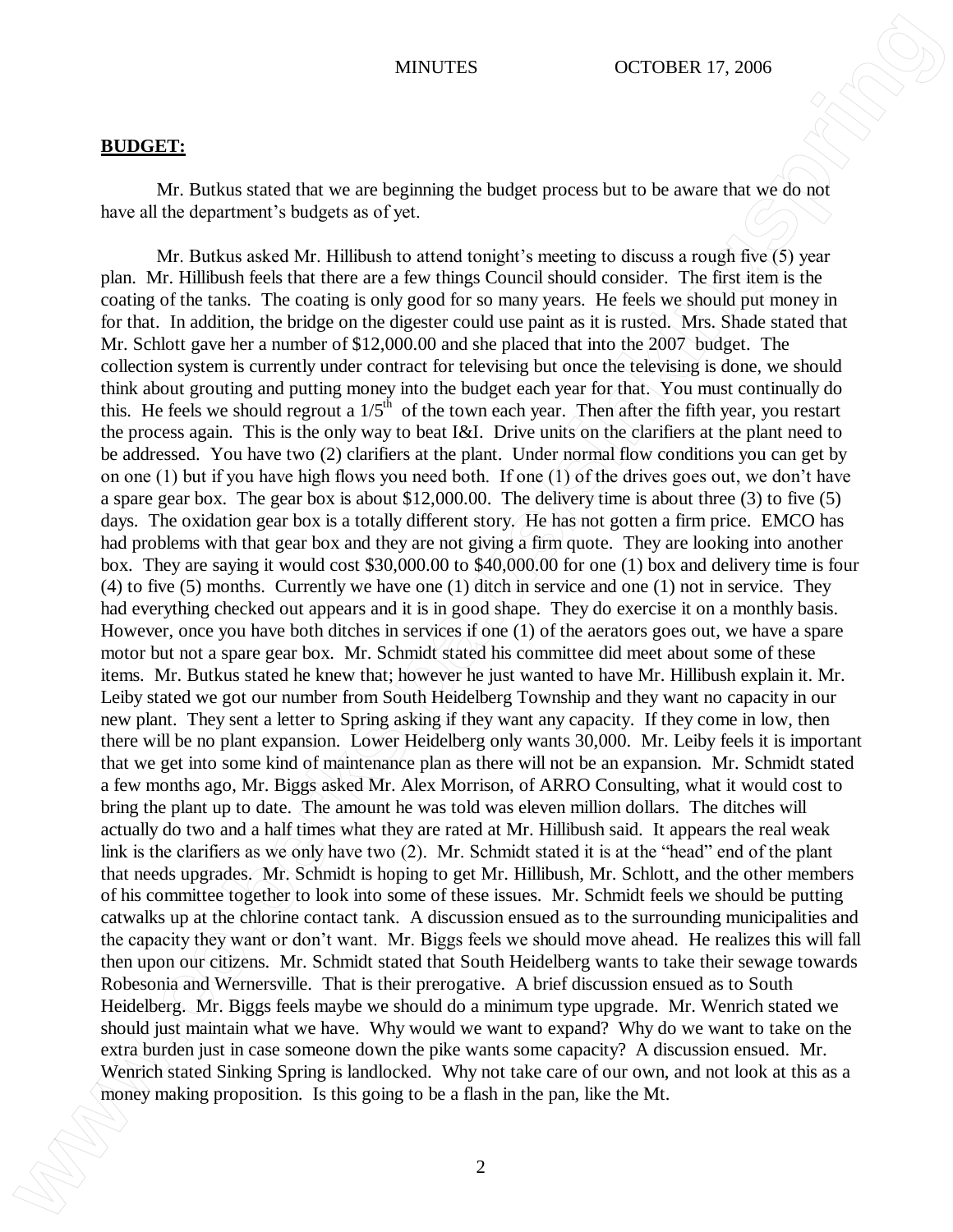## **BUDGET(cont'd):**

Home Road Project? Some future Council will have to figure out how to correct this error. Mr. Biggs feels you need to do the math. To bring it up to a 1MGD plant it will cost you eleven million dollars. We will be prone to a lot less mistakes if the plant was upgraded to a 1MGD plant. Mr. Biggs stated every twenty (20) years you should build a new sewer treatment plant. We are there. A brief discussion ensued. A letter has been sent to Spring Township. If they respond that they don't want any capacity, then the expansion is over in Mr. Schmidt's eyes. The last expansion was paid for by developers, Mr. Biggs said. Mr. Schmidt stated that the developers still had to go to their municipalities and get their approval. Mr. Biggs feels that our plant does need some attention.

Mr. Butkus asked Mr. Schmidt to move ahead with the rest of the budget. Mr. Schmidt stated that the income for 2007 is budgeted at \$881,200.00. The expenditures are \$816,400.00. At the end of 2007, we are showing a surplus of \$64,800.00. We do have a few line items that need adjusting. There is about a \$19,000.00 increase for Miller for next year. Mr. Butkus stated that is nothing if you look at the price of utilities for next year. Mr. Schmidt stated he got sideswiped a bit in regards to the salaries. In the meeting, Mrs. Kutz stated that we would be taking Ms. White's entire salary out of sewer. It was then changed to 75% for Ms. White and 25% for Mrs. Shade. Mr. Schmidt has a problem with that as Ms. White does other work, not just sewer related. The question was not how much of Ms. White's salary comes out of sewer, it is how much of Mrs. Shade's salary should come out of sewer, stated Mr. Butkus. Mr. Leiby questioned if this number reflected the change. Mrs. Shade stated it did. Mrs. Shade stated she thought Ms. White stated she did tell Mr. Butkus it is 50/50. Mr. Leiby questioned if she did say that. Mr. Butkus stated she did say that. A brief discussion ensued. The Mayor stated for years it has always been 50/50, the money comes out of the taxpayer's pocket. Mr. Wenrich questioned how we did it in the past. Mr. Schmidt stated 50/50. Mr. Wenrich wanted to know then why are we changing it. Mr. Wenrich stated for two  $(2)$  years in a row, we had good, clean audits why are we trying to reinvent the wheel. Mr. Butkus stated he just wants to see where the time is being spent, is paying for the time. Mr. Wenrich said if you want to micro manage everything down to the last penny, then put time clocks at each desk and when they are working on the sewer they punch in, when they are done, they punch out. Every year prior to this there as been no problem, Mr. Wenrich wanted to know where this was coming from. He wanted to know why. Mr. Leiby stated that they can't believe 50% of Mrs. Shade's work is being done in the sewer. Mr. Wenrich feels we are throwing good money after bad, but he stated it seems like they have this all figured out already. Mr. Light feels it should kept at 50/50. Mr. Schmidt states how much money are we spending to figure this out? He stated we are spending more money than it is worth, just keep it at 50/50. Mr. Butkus stated you are using sewer money to pay other things. Mr. Leiby stated that is what they are doing in Reading and it is highly illegal. Mr. Butkus stated it is not like we are cutting anyone's salary; it is just where it is coming from. Mr. Light questioned Mr. Butkus why he requested all the salary amounts for the employees. Mr. Butkus questioned if that means he wants to change the budget. Mr. Butkus stated no, it was based on the discussion in executive session regarding the consideration of what amount of raises we will be giving people next year. A discussion ensued. Mrs. Kutz wanted to know where it is written that the raises in the office are based on what the police department gets. Mr. Schmidt stated that has been the procedure since way back when. Mrs. Kutz questioned why was a bonus given two (2) years ago, the police department did not get a bonus, Mrs. Kutz stated. Mr. Butkus stated it was a rate increase. Mr. Schmidt stated the procedure **EVERY EXCOMPLE TOWATERS** (DCTOFIER S) (DCTOFIER E). 2006<br>
Hence fools frequencies of the police get is a model of the police get is a model of the police get is a model of the police get is a model of the police get is a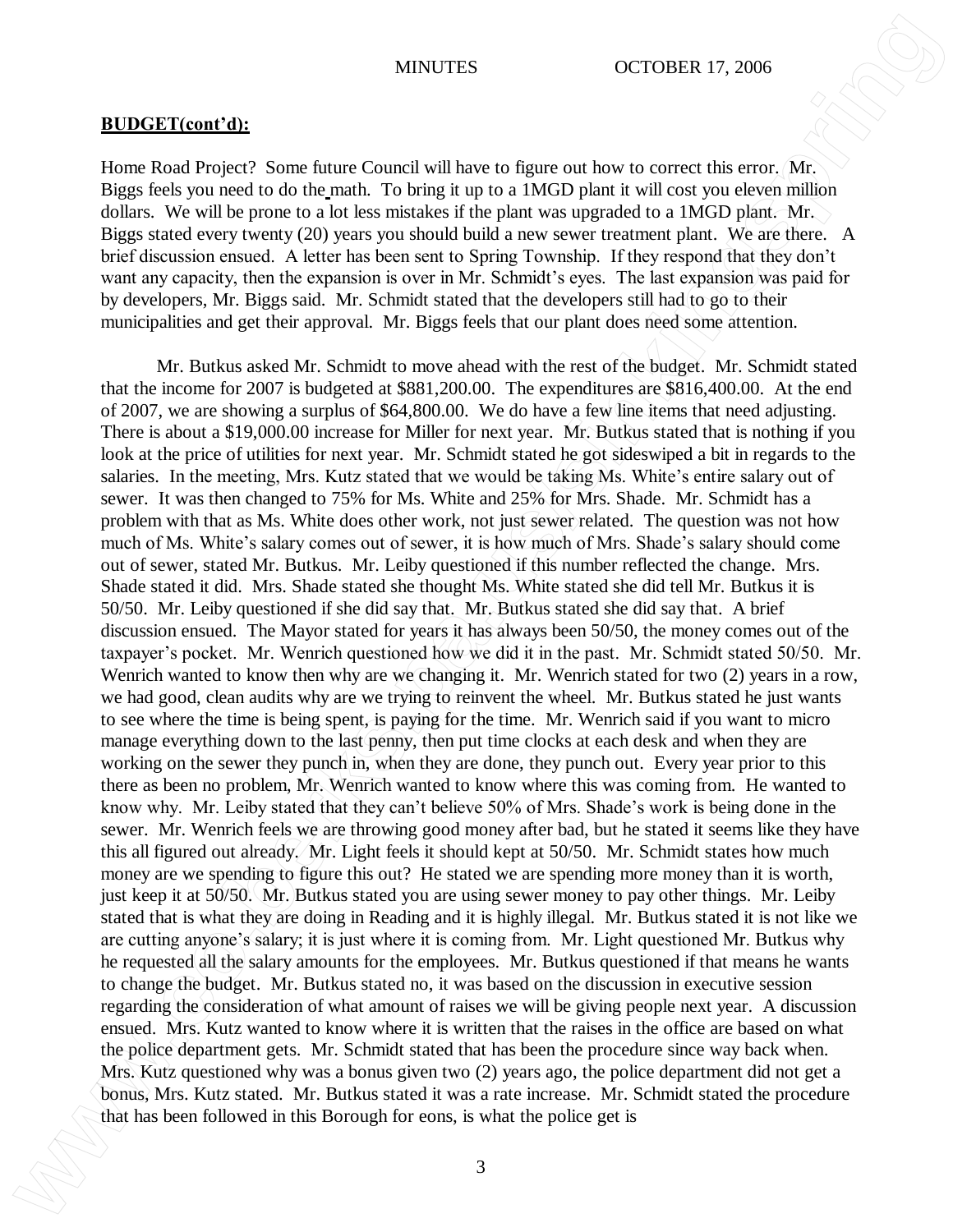## **BUDGET(cont'd):**

what the office gets. The Mayor stated that was correct; the police contract would come out and everyone else would get what the contract stated. Mr. Schmidt agrees with them on one (1) thing. The idea of percentage wages is a bad idea because you can enter into big discrepancies on wages. He feels there should be a dollar amount increase not necessarily a percentage. Mrs. Kutz stated if the person is here twenty five years they salary could be sky high. Mr. Schmidt stated that if you go back in history the rates for municipal employees were quite a bit lower than that of the private sector. Mr. Hart agreed that was true. This is no longer the situation. We are now competitive to private business. Mr. Schmidt stated he has no problem in changing from a percentage basis. Mr. Biggs was wondering who we were talking about. Mr. Butkus stated the non-uniformed employees. Mrs. Shade stated we are talking about four (4) employees as the others are under contract. Mr. Wenrich stated the library is asking for higher raises as they are one (1) of the lowest paid libraries in the County system. Mrs. Shade stated we would then be talking about herself, Ms. White, Madeline, and Bonnie in the police department. Mr. Biggs stated we could give them employees merit raises. However, he does not feel Council should do the evaluating as they have trouble on agreeing on anything. Mr. Biggs knows what Mrs. Shade and Ms. White do. A discussion ensued with Mr. Biggs on evaluations and merit raises. The Mayor stated that the State got a five (5%) percent increase across the board. Mr. Butkus reminded Mr. Biggs of the fighting, screaming, and yelling that happened in January, February, and March when they started to try to institute such a policy. The problem is this is not the same municipal government that was around in 1980 or 1950. We have more people in the till. Mr. Butkus explained why he felt we should do it the way that was discussed. He stated we might not have bought anything out of the sewer revenue account this year but we are building it up in case we need it in the future. Mr. Biggs stated a good professional evaluation will be a great tool. It is in writing and the response from the employee will be in writing as well. Mr. Schmidt stated that is true; however there is only (1) problem with this when you have a union it does not really matter. We are talking about four (4) other people. Mrs. Shade stated that no one really knows what goes on in there during a day. Mr. Biggs stated that is a really, really bad thing. Everyone thinks they know what we do. Ms. Brenda Messina questioned why they don't ask you what you do. Mr. Biggs stated it is a complex situation. A discussion ensued. Mr. Schmidt questioned Mr. Biggs on the evaluation. Mr. Schmidt stated that you have one (1) boss, only one (1) person to answer to. Here they have seven (7). They will never please seven (7) people. Mr. Schmidt asked him to repeat it, as he was now listening. Mr. Biggs stated that this Council can't agree on anything. Mr. Schmidt did agree with that. Mr. Biggs suggested that the immediate supervisor do the evaluations. Mr. Hart should evaluate the street crew. Mr. Schmidt stated lets be specific, who is going to evaluate Mrs. Shade. Mr. Biggs asked who head of admin is; Mrs. Kutz stated she was. Mr. Biggs asked who does she work for; Mr. Schmidt stated all seven (7) of them. Mr. Biggs stated she is not responsible to anyone. Mr. Schmidt stated she is responsible to all seven (7). Mr. Biggs stated that needed to be changed and in a hurry. She should report to Mrs. Kutz. Mr. Schmidt stated then their opinions don't count. Mr. Wenrich wanted us to move on. It will remain at 75/25. Mr. Biggs feels if she does not have specific boss then shame on Council. He continued that Mrs. Shade sat there and said that no one knows what she does. Mrs. Kutz stated three (3) people are on each committee with a chairperson. If there are problems in the office they are to come to me to review and then bring back to the committee. Mr. Schmidt **MINOTEES**<br> **SHOTE CONFIGURE TO CONFIGURE TO CONFIGURE TO CONFIGURE TO A CONFIGURE TO A CONFIGURE TO A CONFIGURE TO A CONFIGURE TO A CONFIGURE TO A CONFIGURE TO A CONFIGURE TO A CONFIGURE TO A CONFIGURE TO A CONFIGURE TO**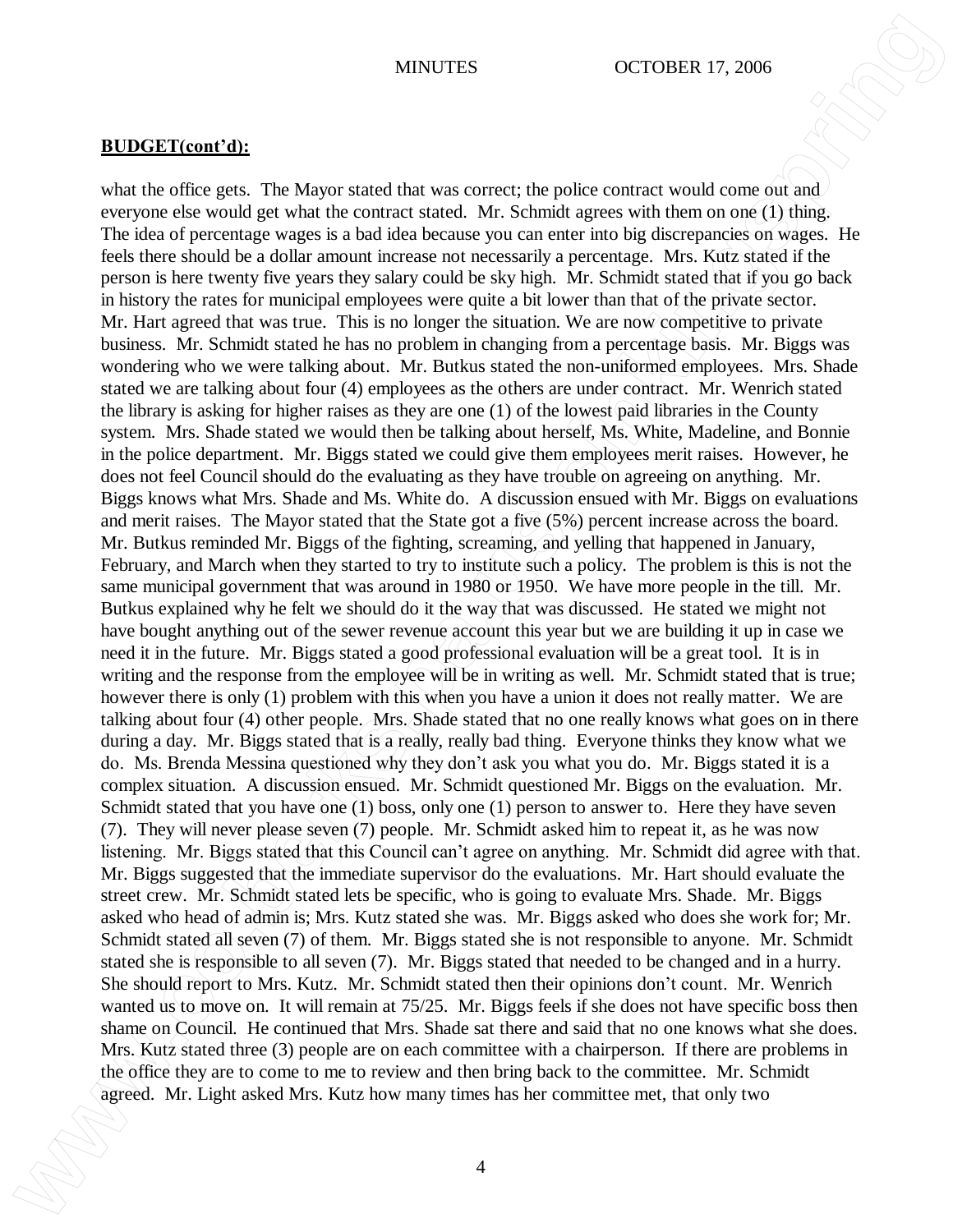## **BUDGET(cont'd):**

(2) members of the committee were there. Then you had another person offering his opinion. When some can't make it you just meet without the third person. Mr. Light wondered how many times she has met without the third person. Mrs. Kutz stated never. Mr. Light stated you didn't have a meeting without (pointed to Mr. Wenrich) that man right there. Mrs. Kutz stated yes, someone else sat in on that meeting. Mrs. Kutz stated that if Mr. Wenrich couldn't make it Mr. Butkus sat in on the meeting. Mrs. Kutz stated that she thinks Mr. Wenrich made all but one  $(1)$  of the meetings. A discussion ensued. Mr. Butkus requested we move on. Mr. Light would like to table the salary issue and discuss it at the committee level.

With Mr. Zerr was not there, so no work will be done on the fire department budget.

Mr. Butkus asked Mr. Schmidt if he would like to give a brief idea of where we are going with the trash for next year. Mr. Schmidt stated he had a meeting with Mr. Vaughn of Spring Township. They have been unable to come up with an amount for us participating in their yard waste site. It does look like it will be on a per capita basis though. The fuel has not been discussed yet. As far as the trash goes, Mr. Schmidt stated a semi discussion has taken place and it appears we will probably be keeping the trash the way it is with the exception of apartments. We will be adding a charge per unit on each apartment in a dwelling. Mr. Schmidt stated we talked about using water consumption as a basis to bill; however we have talked ourselves out of that with estimated bills and those types of things. He feels we should leave it the way it is with the exception of the units. Mr. Biggs asked if that means the trash will be on the sewer bill. Mr. Schmidt stated yes. Mrs. Kutz stated that people are complaining, if they know ahead of time, it is less than \$4.00 a week it should not be an issue. Mr. Leiby feels we would generate more phone calls as the amount would be different every quarter. Mr. Hart stated it is attached to the water bill in West Reading, but it is not based on water consumption. It is a flat rate. The committee will need to come up with a per unit charge. Mrs. Shade questioned if the tax collector will continue to collect for the apartments. They did not have a preference. Hopefully, we will have that number for the November meeting. Mr. Biggs stated the yard waste is in horrible shape. We should have cameras installed at the sewer plant. Mr. Biggs has seen paint, old wood, and those types of things over there. A discussion ensued as to what is acceptable and not acceptable. Mr. Schmidt feels that since Spring Township is enforcing their rules at their yard waste site that is making the people dump their stuff at our site. Mr. Leiby questioned what time their site closes. Mr. Schmidt stated 7:00 p.m. Mr. Leiby feels that if Spring Township lets us go in with them that will take a lot of our problems away. Mr. Schmidt stated that Mr. Vaughn said since they started patrolling the site, these types of issues have dropped significantly. **BUDGET(cont'd):**<br>**BUDGET(cont'd):**<br>**BUDGET(cont'd):**<br>**C**) are move on the consistency were these than the stationary of the system of the system of the system of the system of the system of the system of the system of th

Mr. Butkus asked Mrs. Shade to review some of the changes for 2007. Mrs. Shade stated that the taxes are based on new construction at Brookfield Manor in the area of twenty (20) to thirty (30) homes plus the homes that were constructed this year. Our millage is 3.19%. Mrs. Shade stated that she always underestimates the income and overestimates the expenses. The per capita reflects the increase in residents in the Brookfield Manor area as well. The only issue is whether or not the school district will be taking \$5.00 of our Emergency Tax. This is an enabling tax and they can take some of our money. A meeting was held the night before. If the school passes this tax we will loose about \$14,000.00 based on calculations. Mr. Leiby questioned if any municipalities are protesting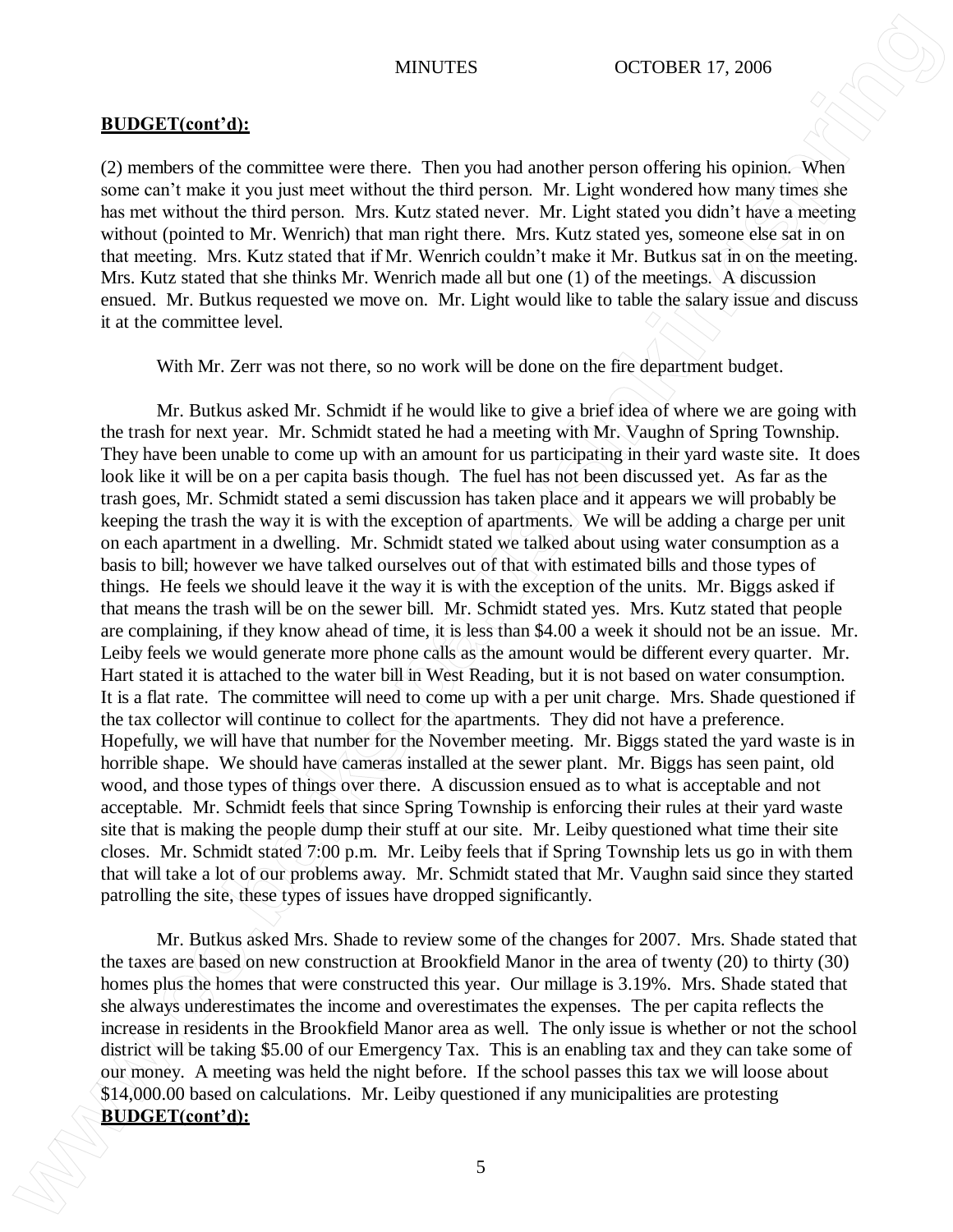this. Mrs. Shade stated that there is no choice, they have that right. Mr. Leiby stated what would happen if we don't pay it. Mr. Butkus stated it is not a choice. Mrs. Shade stated they collect our mercantile tax so they do have a way of collecting the money if need be. Mr. Butkus said the State could fine us in the end. Mr. Leiby feels it is not right that they can come in and take our money.

Mrs. Shade stated that she tried to incorporate the new fees into the income for next year. She said that the State money is the same.

Mrs. Shade stated that Mr. Ludgate was going to check into whether we could receive any CDBG money or not. She felt probably not as the paperwork needed to be completed by June of this year. She has the application for 2008.

The long term debt shows nothing, as the Mt. Home Road Project is complete and all money should be received by the end of this year.

Mrs. Shade feels very secure with the income, with the exception of the trash and the Emergency Tax.

On the expenditure side, it is about the same as the income. Administration and tax collector sides are complete.

There are some issues under the building side that will need to be addressed. Mr. Stine had a heating system budgeted for this year however nothing has happened so it was carried over to the 2007 budget. Mr. Leiby agreed. The other issue was the carpeting in the library. Mr. Wenrich wanted to discuss this issue. At the library meeting the prior evening, it was discussed about them using part of their allocation toward the carpeting. The library was not in favor of this as they said they had no input into the picking of the carpeting they currently have. Mr. Wenrich stated he was led to believe that they chose a lesser grade of carpeting. They stated they chose what they did because it was the only sample shown to them. Mr. Schmidt disagreed. He continued that they wanted backing and was told they could not have backing. They feel they got stuck with a "white elephant" and they don't feel it should come out of the library budget. It is not a library building it is a Borough building. Mr. Wenrich stated that this is a totally different story then what he was hearing from Council. They stated that Mr. Stine came over and this is what you are going to have. Mr. Wenrich and Mr. Leiby did talk them into the carpet squares because of the replacement factor. It is in bad shape, Mr. Wenrich said. Mr. Wenrich told the Library Board he will bring this up to Council. Mr. Wenrich wanted to know how we handle this. Mr. Schmidt questioned about the carpeting and who said they had no choice in the carpeting. A brief discussion ensued. Mr. Schmidt questioned if anyone had a cost on what it would be. Mr. Leiby stated at this point, no. This will need to be in the 2007 budget. Mr. Wenrich questioned who would draw up the specs. Mr. Wenrich does not feel the library should do it; the building committee should do it. The quote they got which was all "pie in the sky" was \$17,000.00. Ms. Messina questioned who originally paid for the carpet. Mr. Schmidt stated we did, the Borough. She then asked how long the carpet has been in there, to which Council responded two (2) years. A brief discussion ensued as to whether there was a warranty on the **BUSCUPS**<br> **BUSCUPS**<br> **BUSCUPS**<br> **BUSCUPS**<br> **BUSCUPS**<br> **BUSCUPS**<br> **BUSCUPS**<br> **BUSCUPS**<br> **BUSCUPS**<br> **BUSCUPS**<br> **BUSCUPS**<br> **BUSCUPS**<br> **BUSCUPS**<br> **BUSCUPS**<br> **BUSCUPS**<br> **BUSCUPS**<br> **BUSCUPS**<br> **BUSCUPS**<br> **BUSCUPS**<br> **BUSCUPS**<br> **B**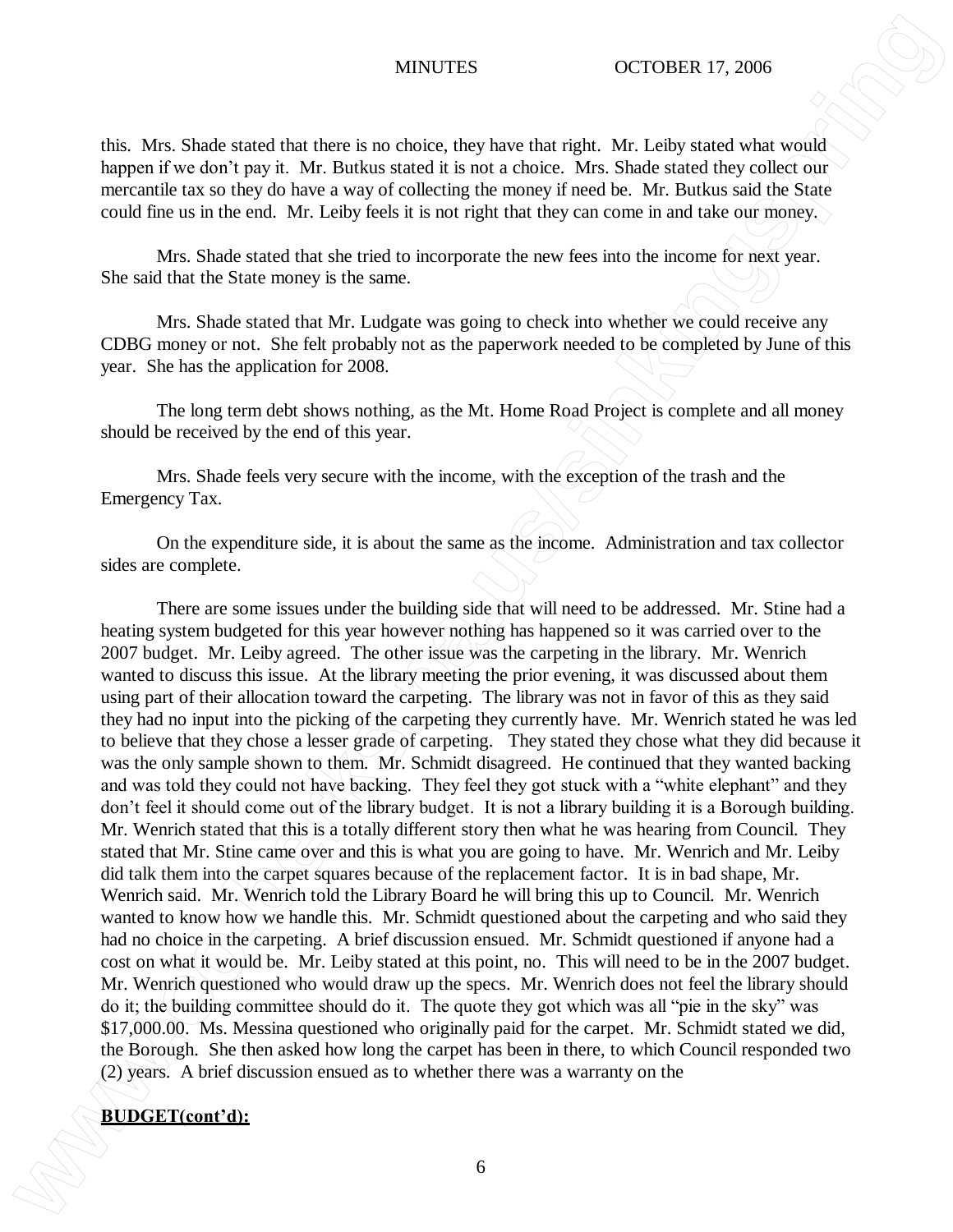carpeting or not. Mr. Light questioned if the same company put the carpeting in on both sides. Mr. Schmidt stated it was. Mr. Leiby stated they tried to bring up putting linoleum in and the library didn't want to hear of that. Mr. Schmidt stated why they don't get mats for the children to sit on. A discussion ensued. Mr. Biggs feels that the since the library is so successful we should put in the carpeting. Mr. Wenrich feels that if this type of carpeting goes in, we should get some kind of throw rugs to put on top of the carpeting so they don't have the spills. A lot of the expense for the \$17,000 fee was based on a weekend installation, and the removal and storage of the books. The library is very happy with Council at this point since they got their water fountain and sign. It was decided to place \$20,000.00 in the budget for this item. A brief discussion ensued as to when the library can be closed as they are members of the County Library System. **BUDGETS**<br> **BUDGETS**<br> **BUDGETS**<br> **BUDGETS**<br> **BUDGETS**<br> **BUDGETS**<br> **BUDGETS**<br> **BUDGETS**<br> **BUDGETS**<br> **BUDGETS**<br> **BUDGETS**<br> **BUDGETS**<br> **BUDGETS**<br> **BUDGETS**<br> **BUDGETS**<br> **BUDGETS**<br> **BUDGETS**<br> **BUDGETS**<br> **BUDGETS**<br> **BUDGETS**<br>

The police budget was done by the Chief. Mrs. Shade explained how the pension is calculated for both the non uniformed and police pension. She explained that the non uniform plan is based on 10% of their gross salary not including overtime. The police are 10% of their total salary including overtime. At this point in time all the money that we get from the State is currently going to fund the police pension which includes money we receive for non uniform members. Currently, this is not an issue, but it could present a problem next year. Council will need to look into this matter. A discussion ensued.

The fire portion has not changed. There is some thought about increasing the donation to Western Berks Ambulance but nothing further has been discussed.

Trash and recycling will remain the same as we are under contract. The only thing that might affect this number is the yard waste site.

The next area was street. The salaries are based on the 4.5% and the part time pay amount of \$4,000 will remain the same. The rest of the budget is based on a percent increase from the projected year end number. Mrs. Shade questioned if anyone has asked Ludgate for their thoughts on any road projects for next year. They are usually able to give us a good budget number for any street projects we want completed for next year. Mrs. Shade stated we will be receiving over \$48,000.00 for liquid fuels. This was based on the report she compiled at the beginning of 2006. This will come April of next year.

The recreation committee will be meeting the following evening to discuss their budget. .

The allocation of library remains at \$35,000.00. We have been running with this allocation for a number of years, Mrs. Shade stated. Mr. Wenrich said as far as wages go, we are not the bottom of the barrel; however we are right there. Mr. Wenrich questioned if that \$35,000 pays their salaries. They would like to an increase in that amount. Mr. Butkus stated lets see how the carpet plays out. Mrs. Shade explains how the allocation works as there was some confusion to whether that covers their payroll. Some of the money for the payroll can certainly come from the allocation but not all of it. A brief discussion ensued as to their raise percentages and the effect on their allocation. Mrs. Shade explained that they due their own budget and their percentage of increases are in their budget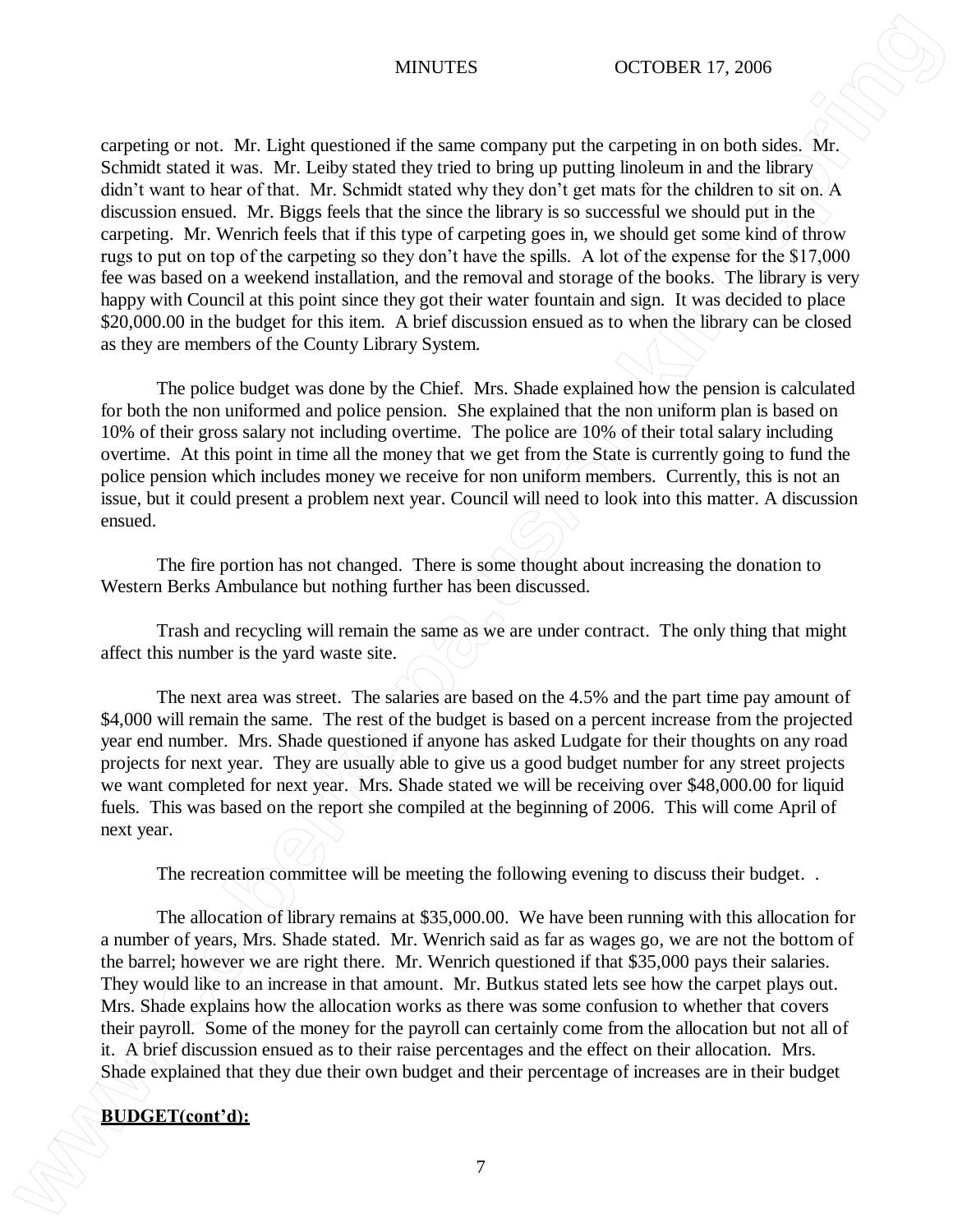### MINUTES OCTOBER 17, 2006

not in the allocation. Mrs. Kutz said it can't cover their cost the two (2) full timers are almost \$48,000.00. Mrs. Shade stated that the library personnel get the same percentage increase as the rest of the Borough. If we got 5%, they get 5%. The passports net numbers are not that good Mr. Wenrich reported. The net number is about 53% of the gross. Mr. Leiby questioned that as well. The fees are quite expensive. They are dropping the fees of passports by \$5.00. A discussion ensued as to when you will need a passport and the "cards" that might be issued instead of passports for certain areas. Mr. Leiby questioned if we handle their checkbook. Mrs. Shade stated we do. Mr. Wenrich stated they questioned that their one (1) account doesn't have any interest showing. Mrs. Shade stated it could be a quarterly interest deposit in the INVEST account. Mr. Leiby stated the Authority has sweep accounts. Mrs. Shade stated we had sweep accounts at one time but not anymore. Mr. Leiby said they brought up about getting a card to use to go buy items and that someone in the Borough Hall told them they can't do that. Mr. Falter stated at the library meeting that the street crew has cards. Mrs. Shade said that the street crew has "credit cards" to different businesses. The library wanted a "debit card." The debit card would give them access to all the money in their account with a "pin" number. They are now thinking of upping their petty cash. Mrs. Shade stated how the INVEST transfers work. **BUSINESS** (**BUSINESS** (**BUSINESS** (**BUSINESS** (**BUSINESS** (**BUSINESS** (**BUSINESS** (**BUSINESS** (**BUSINESS** (**BUSINESS** (**BUSINESS** (**BUSINESS** (**BUSINESS** (**BUSINESS** (**BUSINESS** (**BUSINESS** (**BUSINESS** (**BUSINESS** (**BUSIN** 

The next item was the debit service. It is interest and principal on both loans for the next year.

The insurance was next. Our health insurance has not changed. The eye and dental increased a very small amount that is why it is showing a slightly different amount. Mr. Butkus questioned if the liability insurance will be going up due to the new playground. Mrs. Shade stated that was the number given to her by the carrier and that already contains the new playground. It is for the entire year.

Mr. Butkus encouraged every committee to meet before the next meeting. He stated that Mr. Hart will be working with Mr. Leiby and himself regarding the street budget.

### **BUSINESS:**

Mr. Butkus asked Mrs. Shade to explain about the new copy machine. Mrs. Shade stated that Ms. White and she met with a representative of G.E. Richards that afternoon. They were the company who supplied our current copier. They hold the state contract. The amount of the copier which is not color is \$4,950.00. The contract for a year is \$441.00. This can be networked to our computers and we will be able to fax right from our computer. We are very happy with the cost. We budgeted almost \$8,000.00. G.E. Richards will not take the old copy machine. We have asked the police department and they would like to have that machine back in the police department. The old machine will have a maintenance agreement as well. Mr. Schmidt made a motion to purchase the copy machine at a cost of \$4,950.00 along with a yearly maintenance contract of \$441.00; seconded by Mr. Leiby.  $AYES - 6$ ,  $NAYS - 0$ , ABSENT -1; motion carried.

Mr. Schmidt asked Mr. Butkus what happened to the bridge cleanout. Mr. Butkus stated we got bumped down the list because of damage to other bridges. That is the last we heard. Mr. Wenrich stated he thought we were bumped back to November. Mr. Butkus stated he wasn't sure it

8